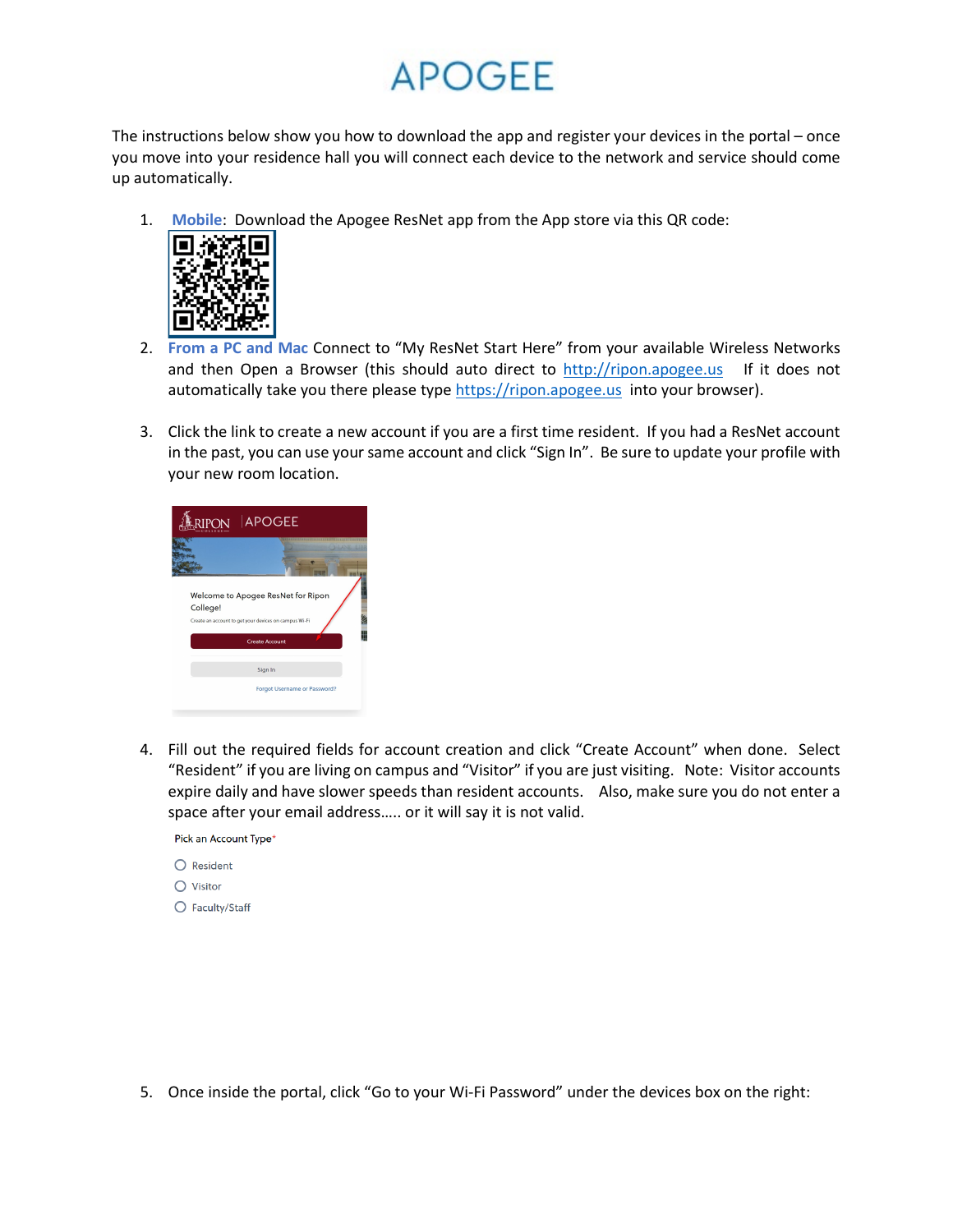### **APOGEE**



6. Check to make sure the password here is the same as the one you just created for your new account by clicking the "Show" button. If you are signing in from a previous account you can click to remind yourself of your password if needed. **Make note of this password – you use it to connect each device when you move onto campus.** 



7. Register **each device** that will need wired or wireless access by registering the MAC address of the device in the portal (you can add/change/delete devices and return to the portal at any time). Enter device data as instructed. (scroll down below wi-fi password area to see the "My Devices" fields)

| LەL                   |                     |                                                                                                                         |
|-----------------------|---------------------|-------------------------------------------------------------------------------------------------------------------------|
| 1. Choose Your Device | 2. Name Your Device | 3. Enter MAC Address                                                                                                    |
| Select<br>$\sim$      |                     | ÷<br>÷.<br>÷<br>÷.<br>÷                                                                                                 |
| Ex: Laptop            | Lisa's Laptop       | Clear form<br>Google how to find the MAC address of your<br>device if you are unsure of where to find it<br>Use image 0 |
|                       | <b>Add Device</b>   |                                                                                                                         |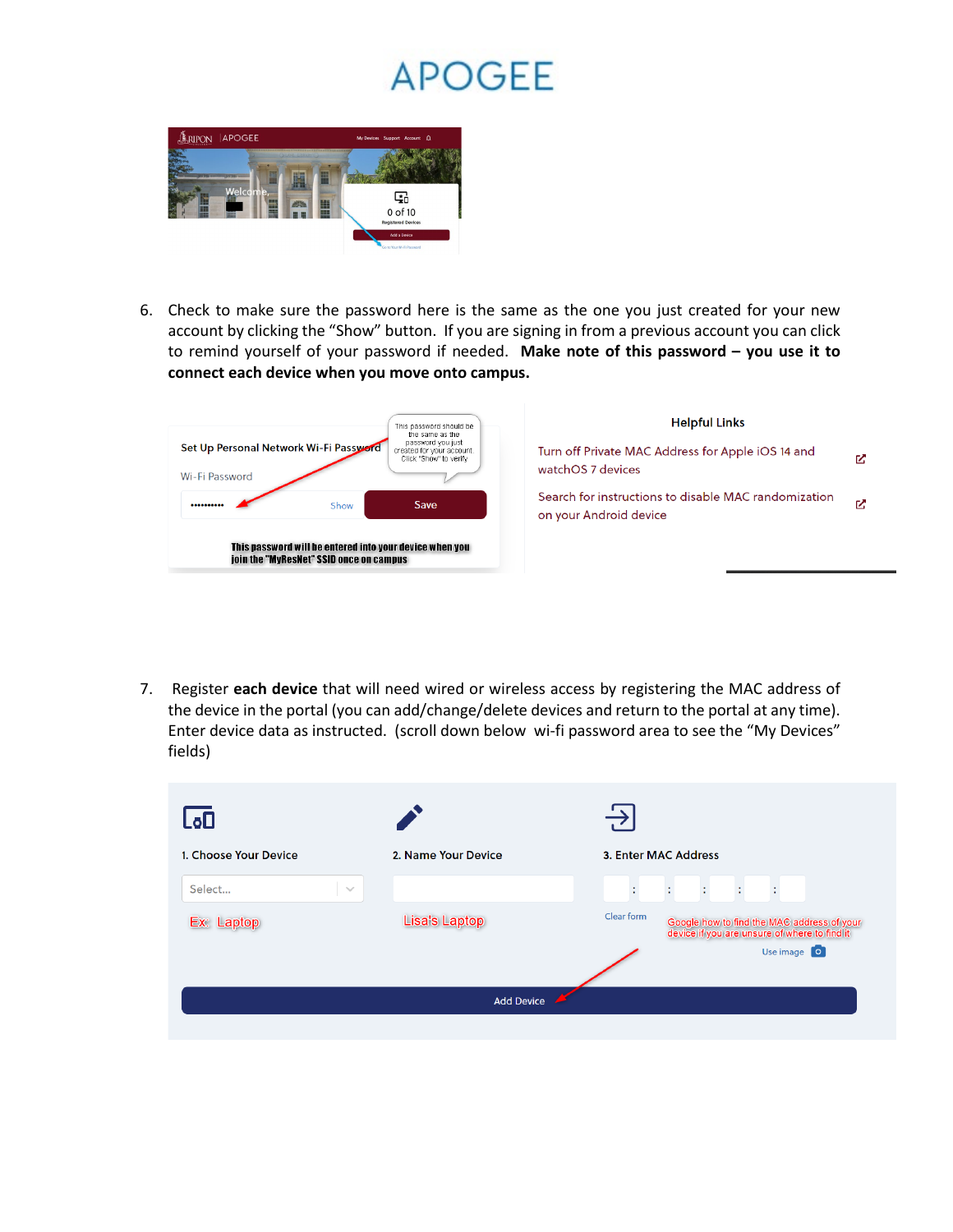## **APOGFF**

8. Once your device is registered correctly you will see it listed below (scroll down on that same page) – a green dot will show in the portal next to your device once it is online successfully (it will not be online 100% at this point) NOTE: This button will not be green until the network is live and you join the SSID from your device.

| <b>DEVICE TYPE</b>                      | <b>NAME</b>                                         | <b>MY DEVICES</b> | There will be a green dot<br>here when the device is<br>successfully connected<br>online | Click here to edit<br>or delete a<br>device from your<br>account |
|-----------------------------------------|-----------------------------------------------------|-------------------|------------------------------------------------------------------------------------------|------------------------------------------------------------------|
| <b>Amazon Fire</b><br>02:A6:2C:F0:4A:B5 | <b>Test VM Wifi</b>                                 | $\circ$           | <b>Details</b>                                                                           |                                                                  |
|                                         | <b>APOGEE</b>                                       |                   | My Devices Support Account $\mathbf{\Omega}$                                             |                                                                  |
|                                         | Click here at any time to return to the main screen |                   |                                                                                          |                                                                  |

**Once you move onto campus, follow these steps to connect each device:**

- 9. Go to your device and click on the wireless settings. Navigate to your SSID list and choose "MyResNet 5G" If you can see the 5G SSID ALWAYS choose this SSID for faster speeds and the best user experience. If your device is older, it might only be able to see "MyResNet 2G" – if so, choose that one. Enter the Wi-Fi Password you wrote down above in Step 6 (same PW as your account PW). This will only work if the Mac Randomization/Private Address feature is set to **OFF** on your device.
- 10. Click within the SSID on your device to allow your device to auto-connect/auto-join each time to the SSID. Be sure to forget any other SSID's that you used to connect to in the past on campus. You will want your device to stay on MyResNet anywhere on campus for the best user experience. Again, the private address feature on the SSID should be OFF.